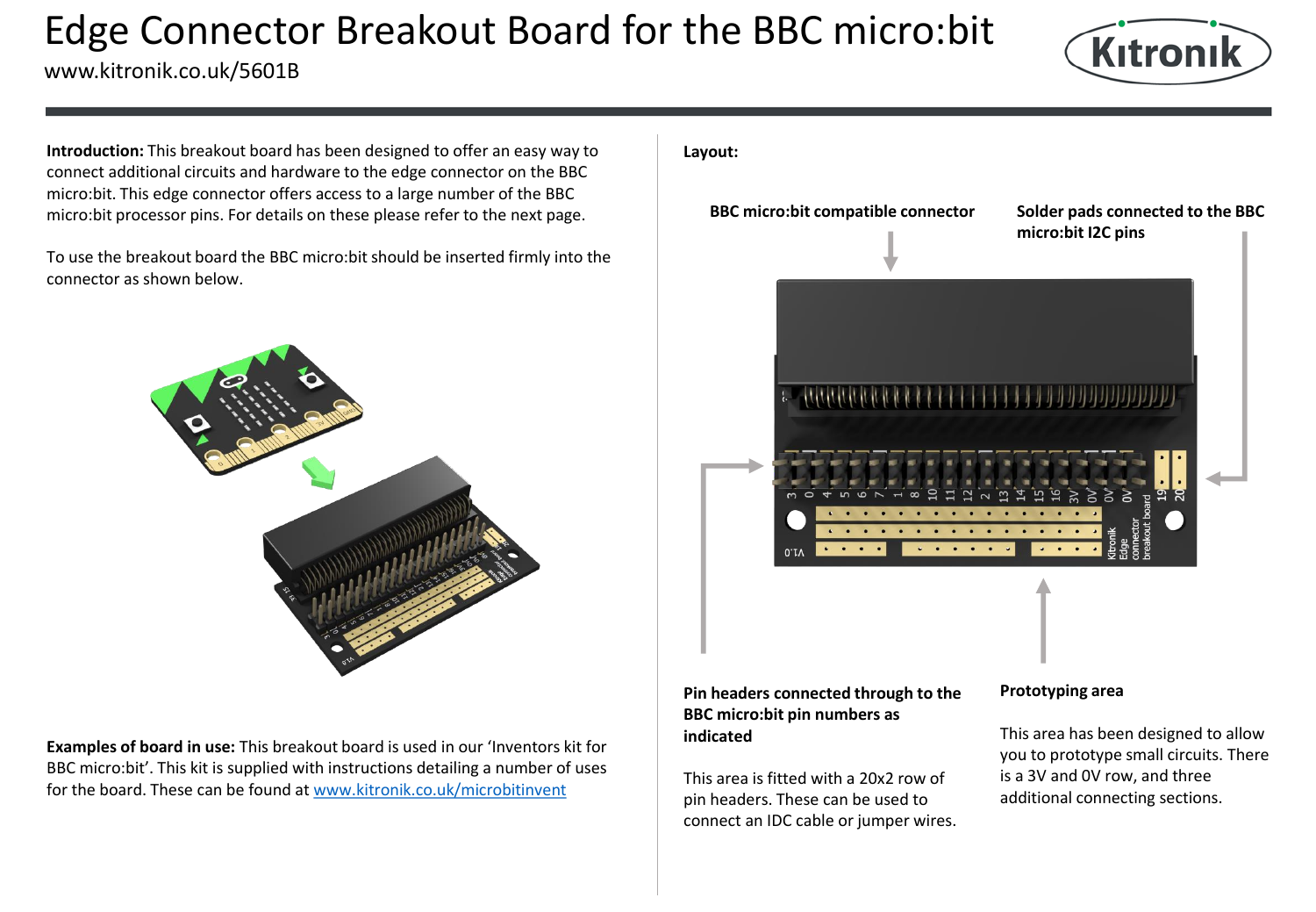# Edge Connector Breakout Board for the BBC micro:bit

www.kitronik.co.uk/5601B



Edge Connector Pinout

Note: A number of these pins may not be accessible in all editors.



0V Special function pin 3V Digital input / output Analogue input / digital IO Digital input (shared with a button) Digital output (shared with LED matrix)

| <b>Breakout PCB Ref (if applicable)</b>                 | <b>Name</b>      | <b>Description</b>                                                 |
|---------------------------------------------------------|------------------|--------------------------------------------------------------------|
| 22                                                      | 0V               | 0V / ground                                                        |
| 0 <sub>V</sub><br>nout                                  | 0V               | 0V / ground                                                        |
| 21<br>may not                                           | $\overline{ov}$  | 0V / ground                                                        |
| $\overline{20}$                                         | <b>SDA</b>       | Serial data pin connected to the magnetometer & accelerometer      |
| $\overline{19}$                                         | <b>SCL</b>       | Serial clock pin connected to the magnetometer & accelerometer     |
| 18                                                      | 3V               | 3V / positive supply                                               |
| 3V                                                      | 3V               | 3V / positive supply                                               |
| <b>SHD</b><br>17                                        | 3V               | 3V / positive supply                                               |
| 16                                                      | <b>DIO</b>       | General purpose digital IO (P16 in editors)                        |
| 15<br>3V                                                | <b>MOSI</b>      | Serial connection - Master Output / Slave Input                    |
| 14<br>$\mathbf{H}$ and $\mathbf{H}$                     | <b>MISO</b>      | Serial connection - Master Input / Slave Output                    |
| 13<br><b>COL</b><br>I.                                  | <b>SCK</b>       | Serial connection - Clock                                          |
| $\mathbf{a}$<br>2<br>Ξ                                  | PAD <sub>2</sub> | General purpose digital / analogue IO (P2 in editors)              |
| u<br>$\mathcal{M}$<br>$\overline{12}$<br>$\blacksquare$ | <b>DIO</b>       | General purpose digital IO (P12 in editors)                        |
| 11                                                      | <b>BTN B</b>     | Button B - Normally high, going low on press (Button B in editors) |
| 10                                                      | COL3             | Column 3 on the LED matrix                                         |
| $\overline{9}$                                          | COL7             | Column 7 on the LED matrix                                         |
| $\overline{8}$                                          | DIO              | General purpose digital IO (P8 in in editors)                      |
| $\mathbf{1}$                                            | PAD1             | General purpose digital / analogue IO (P1 in editors)              |
| $\overline{7}$<br>pin                                   | COL8             | Column 8 on the LED matrix                                         |
| 6                                                       | COL9             | Column 9 on the LED matrix                                         |
| utput<br>$\overline{5}$                                 | <b>BTN A</b>     | Button A - Normally high, going low on press (Button A in editors) |
| digital IO<br>$\overline{4}$<br>ared with a button)     | COL <sub>2</sub> | Column 2 on the LED matrix                                         |
| 0<br>hared with LED matrix)                             | PAD <sub>0</sub> | General purpose digital / analogue IO (PO in editors)              |
| 3                                                       | COL1             | Column 1 on the LED matrix                                         |